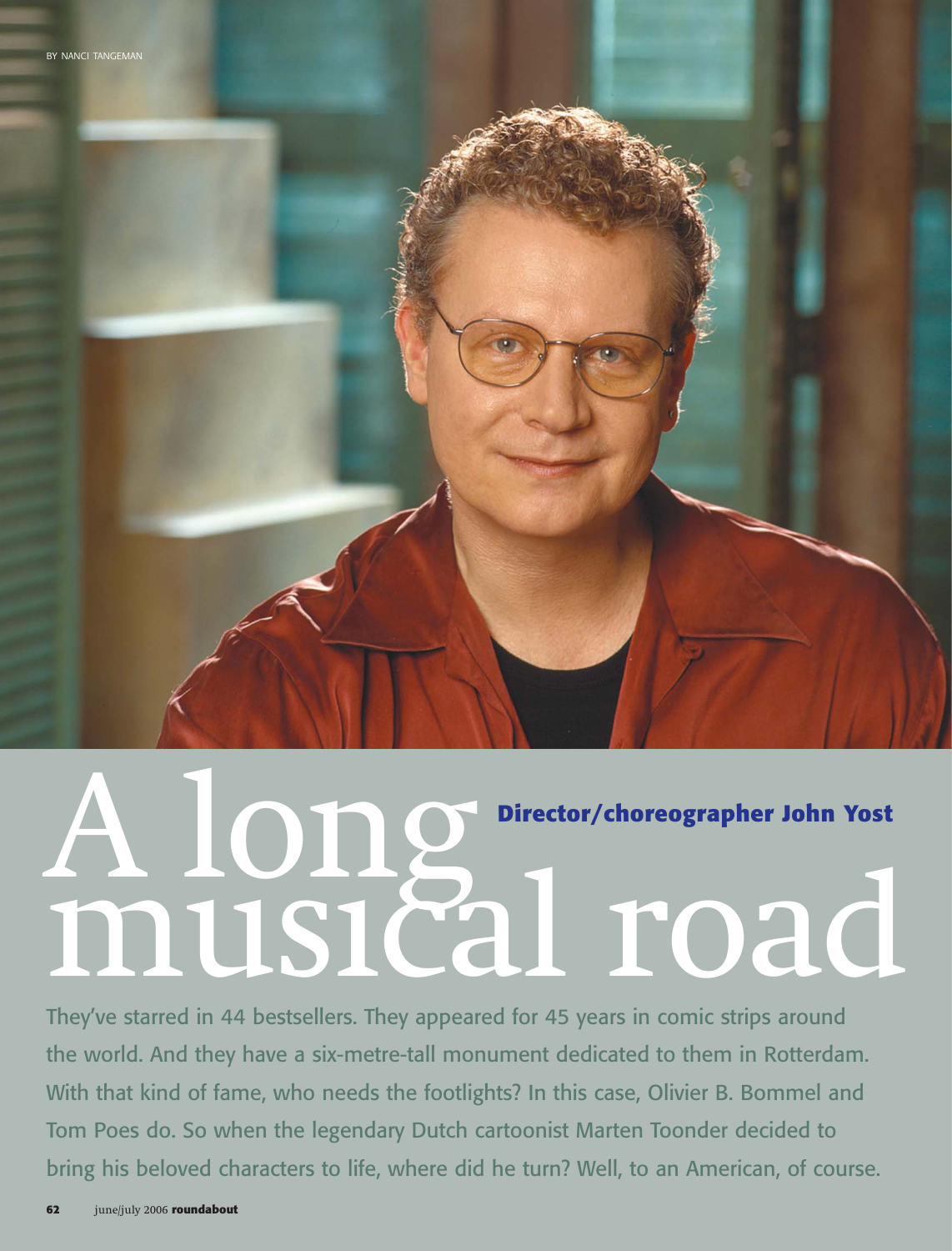He didn't actually seek out an American. Together with Dutch theatre company Opus One, Toonder decided it was time to bring his characters, who were ubiquitous in everyday Dutch life, to the stage. He'd seen Opus One's production of *Peter Pan*, complete with little creatures similar to some of Toonder's own creations. The director of that production? John Yost, a New Yorker who, unlike the entire Dutch population, had not grown up with Tom Poes and his cartoon friends.

'I think not knowing the history made it easier,' recalls Yost about working on the 1998 premiere of de *Trullenhoedster*, the Toonder story that eventually made it to the stage. 'I didn't have any preconceived notions about the characters. I read it



fresh and had immediate responses to it. Then I would go into discussions with Marten Toonder and learn the rest of the story. He was very patient with me.'

Like when Yost insisted that Bommel be able to sing and dance, when every Dutch person knows the bumbling bear can't do anything right. 'It's the conceit of the musical that everybody has to sing and dance.'

'I'm a good listener. I listened to everything Marten said about his characters,' explains Yost. The compromise was a comical automobile straight out of the funny pages and a less lyrical speaking voice, not quite a singing bear.

Toonder, who passed away last summer, had a reputation for being a very difficult man, but not towards Yost. 'I heard that it was because I didn't deify him: I didn't take his book as holy. He was generous, gracious and very honest with his responses.'

The resulting musical, which was revived this spring and continues into the summer, is an entertaining mix of sharp dancing, comic acting and Dutch culture – all with the supernatural twist common to Toonder's tales. True to the cultural iconography, yet produced through fresh eyes and ears.

A fresh look at an old favourite is one thing; a fresh language in which to work is another. Yost has been working in the Netherlands, on and off, for almost 20 years, but like most of the international community here, he struggled with the language at first.

'I'm a very visual person and I can learn to read a language very quickly,' says Yost. 'But I have to be forced to speak it.'

'I resisted learning Dutch for a very long time. When I first started working here with CATS in 1987, the producer would make slightly nasty remarks when I'd try to speak Dutch,' he laughs and adds, 'because it came out German, which was then my working language. So I just refused to say anything.'

Even though he'd been involved with the production of CATS – everything from dancing to directing – in Vienna, Paris and Zurich, he had to have a word-forword, literal translation of the Dutch show, in English, in order to be able to work on it.

'I knew the show, but Gillian Lynne's choreography is based very much on the words and what's being said at the time. And in translations, the words are not always in the right place or expressed in the same way. So if you have a gesture to the moon,' Yost lifts his arms to demonstrate, 'but you're no longer talking about the moon, it can become either abstract or it loses its immediacy. So you have to know when the words fall and what they're actually saying at the time.'

Even now, with a fluency in Dutch (to accompany his German and French language skills) Yost hasn't completely weaned himself off of his native English. Nor does he want to.

'I just find it tiring when I'm speaking Dutch all day long, especially when I'm rehearsing. I'm actually creating in my head in English, even if I'm not using words,' he explains. 'And then before I've actually thought it through, I'm explaining it in a foreign language. I find that difficult. After it's all set and I'm just explaining what I've already done, then I'm fine. But when it's forming, that basic act of creation stays in English.'

Strangely enough, language played a role, however minor, in Yost's start in theatre – dancing. A Biology major at City College in New York, he'd always had an interest in theatre. 'I had fallen in love with theatre when I was 14 in a radio dramatics class, where I was much too shy and had a slight stutter. In my third year of university I dared myself to take a beginning acting course. I absolutely loved it.'

That new passion (along with adventurous friends and an uncertain lottery number in the Vietnam draft) led Yost to enter Tufts University's theatre courses in London. 'In London I used everything available. I went to community theatres; I took lighting classes; I had a private coach in mime – and I started dancing. It was a whole new world and I just loved it.'

That's where the 'language thing' first came in. 'Dance gave me an "in" because when I moved to London I had this horrible Brooklyn accent,' he recalls, in a voice that defies its origins. 'So I just shut my mouth until I was ready to adapt my speech. You don't have to talk when you dance.'

'I could always move well. I had done social dancing since I was seven when my sister taught me to dance in front of the television set, but there was no formal training. I was just very musical.'

But after only 10 months of classes in London, Yost found himself on stage. 'For a long time I was working, but I would never call myself a dancer because I was always catching up.' He cites an American dance icon, Martha Graham. 'She was right. It takes 10 years to make a dancer. No matter how you slice it, you need that work behind you; your muscles need to have that depth of work.'

Next thing he knew, he was in Munich,